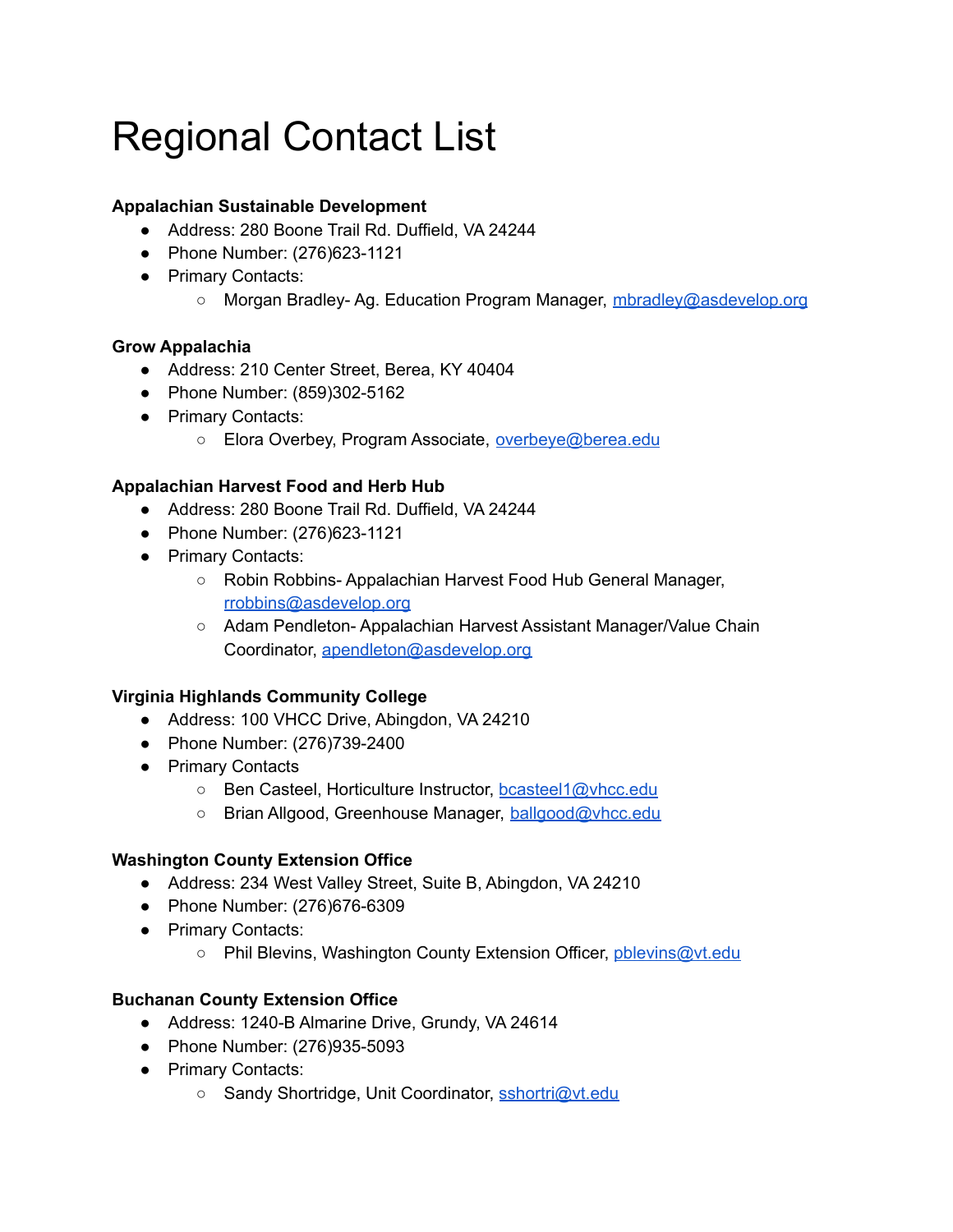- Penny Childress, Family Nutrition Program Assistant, [pennych@vt.edu](mailto:pennych@vt.edu)
- Sonja Honaker, Family Nutrition Program Assistant, [swoodwar@vt.edu](mailto:swoodwar@vt.edu)

#### **Sullivan County Extension Office**

- Address: 140 Spurgeon Ln. Blountville, TN 37617
- Phone Number: (423)574-1919
- Primary Contacts:
	- Chris Ramsey, Sullivan County Extension Officer, [cwramsey@tennessee.edu](mailto:cwramsey@tennessee.edu) (865)974-8387

#### **Kimberly's Greenhouse**

- Address: 1801 Pisgah Road, Tazewell, VA 24651
- Phone Number: (276)988-4700

#### **Wolf Farm Natural Elements- Organic Farm & Garden Supply Store**

- Address: 25245 Lee Hwy, Abingdon, VA 24211
- Phone: (276) 739-220

#### **Highland Beekeepers Association**

- Address: 234 West Valley Street, Abingdon, VA 24210
- Phone: (276)676-6309
- Primary Contacts:
	- Phil Ernst, President, [piplinda@embarqmail.com](mailto:piplinda@embarqmail.com)
	- o David "Tater" Miller, Vice President, [millerfarming@gmail.com](mailto:millerfarming@gmail.com)
- Note: This club meets at 6:30 p.m. on the first Monday of each month in the Executive Auditorium of the Southwest Virginia Higher Education Center in Abingdon, Virginia.

#### **Virginia Tech Soil Testing Lab**

- The routine soil test is all one normally needs for a fertility evaluation. Soil samples are analyzed and computer recommendations generated usually within 3 working days of receipt. Laboratory reports are emailed directly back to you and are also available from your local Extension office, which can provide additional assistance if needed. Your agent also serves as a central, local guide and contact to other Extension labs, clinics, and Extension specialists.
- Soil sampling instructions and info can be found on this website: <https://www.soiltest.vt.edu/>

#### **University of Tennessee Soil Testing Lab**

● Soil sampling instructions and info can be found on this website: <https://soillab.tennessee.edu/soil-fertility/>

#### **Natural Resources Conservation Service (NRCS)**